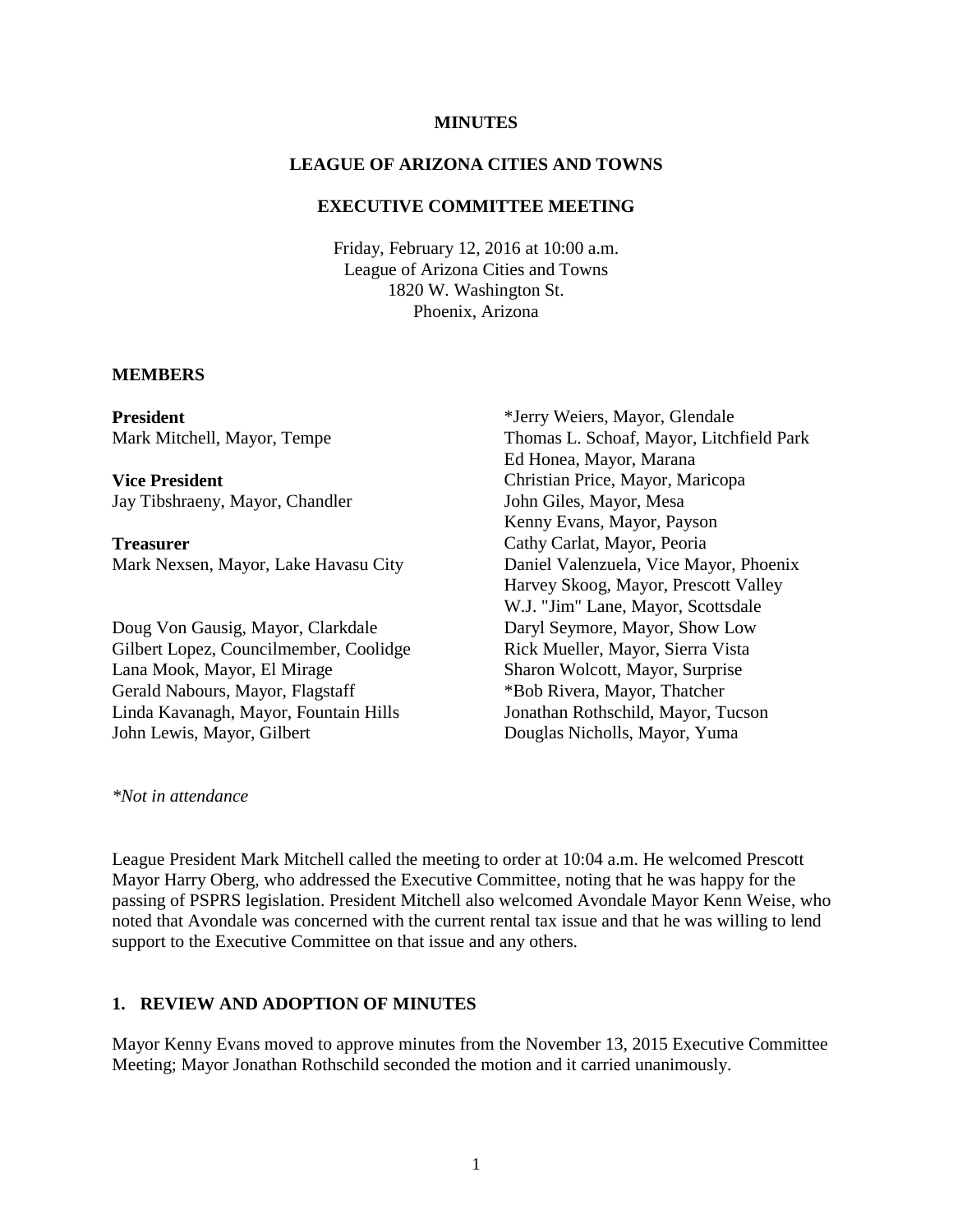### **2. LEGISLATIVE POLICY DISCUSSION AND UPDATE**

President Mark Mitchell informed the Executive Committee that representatives from Proposition 123 would be joining them for the meeting and they could suspend discussion on Agenda Item # 2 when they arrived and continue once their presentation was over.

President Mitchell recognized League Executive Director Ken Strobeck to present the Legislative Policy Discussion and Update.

Executive Director Strobeck told the Executive Committee that it was the 33<sup>rd</sup> day of the session and that this year, 1,324 bills, memorials and resolutions had been introduced. He noted that this year was the most intense he had ever seen in terms of anti-city legislation, as many bills were out to limit municipalities, not just financially, but also with authority. He went on to discuss a few prominent bills.

Mr. Strobeck first discussed the PSPRS package of bills – two of the bills are being taken to the May 17 ballot. He noted that this bill was successful because of the work of the League and the creation of the Yardstick by the PSPRS committee, chaired by Scott McCarty. Mr. Strobeck then outlined the principles of the new PSPRS system, noting that it would create a new tier for future employees in the public safety sector beginning July 1, 2017. Current Tier 1 and Tier 2 employees will continue as is, but the new Tier 3 will require everyone in the plan to make a 50/50 contribution and it will be fully funded for the plan and any benefit increase. The new plan also provides an optional defined contribution plan for firefighters who do not have Social Security coverage. In addition, the new plan raises the retirement age from the current 52 ½ to 55 years, after 25 years of service, and decreases the cap of pensionable pay to \$110,000 from the current \$265,000. This can only change based upon the Maricopa County average wage index. He also noted that the new board would be made up of 50 percent employees and 50 percent representing employers, including three members from cities and towns appointed by the Governor, Senate President and House Speaker from a list of candidates, and the ninth member who will be recommended by a new advisory committee.

Mr. Strobeck informed the Committee that the one unresolved issue was related to pooling, as the League had advocated for all members to be included in one pool, as opposed to the 256 current separate plans. The bills call for the new board to make the decision in that area and move forward. He also indicated that the ballot proposition also included a change to the existing retirees, which was not originally recommended, however, the labor groups advocated for the change and the League agreed to support the ballot proposition.

Mr. Strobeck then recognized League Legislative Director Patrice Kraus to provide the remainder of the legislative policy discussion.

Legislative Director Kraus informed the Committee that Representative Mitchell had once again introduced legislation related to residential rental tax. She reminded the Committee that the previous year's related bill was estimated to include approximately \$87 million in lost revenues, however, the bill was never voted on the floor. This year, the original proposed to eliminate the tax in cities with a population of at least 100,000; the estimate was \$74 million in lost revenue. Since that was introduced, a new proposal was created that includes an exemption only for those who own two or fewer homes in one community. Ms. Kraus informed the Committee it was difficult to estimate the current proposal's cost to cities and towns.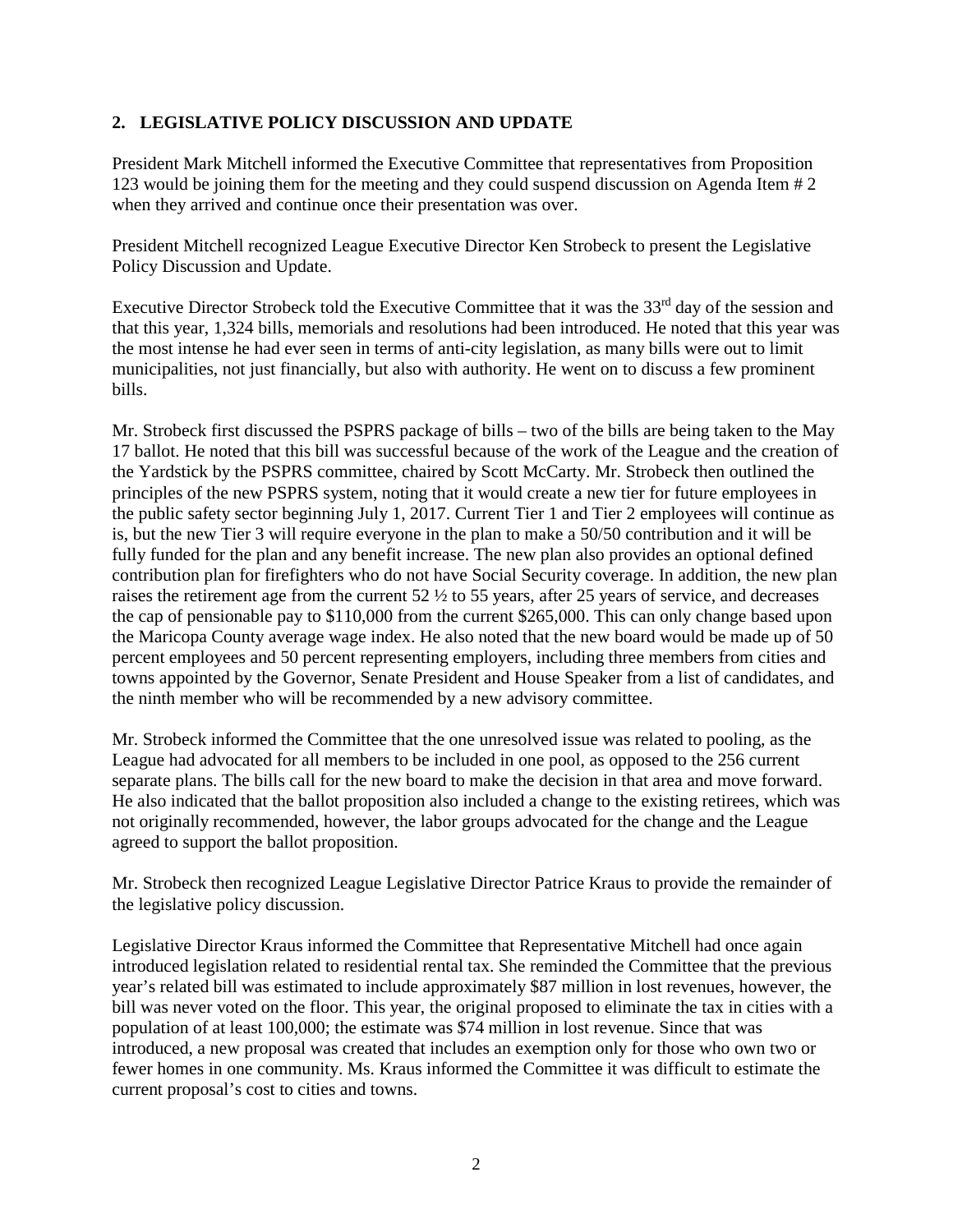President Mitchell thanked Ms. Kraus on the League's work on this bill and also indicated that, along with Vice President Jay Tibshraeny, Goodyear Mayor Georgia Lord, and Phoenix City Councilmember Sal DiCiccio, he had met with Representative Mitchell to discuss the bill. Ms. Kraus informed the Executive Committee that the League would be sending a fact sheet regarding this bill and encouraged members to continue speaking with their legislators about this issue. Executive Director Strobeck also reminded the Committee that an important speaking point on this issue is that this tax is not paid by the renters, but by the owners as a transaction privilege tax. Some owners pass the tax on, however, it is a business expense that can be deducted from income tax and is not a major factor in the cost of rent.

Ms. Kraus also reminded the Executive Committee of the census legislation introduced to allow for an alternative to the special census. It was introduced by Representative Olson and had passed out of the House Appropriations Committee unanimously and would be heading to the House floor.

Ms. Kraus then informed the Executive Committee that the League Staff has been involved as a stakeholder with a group convened by Representative Cobb regarding changes to the construction sales tax. She reminded the Executive Committee that since TPT implementation in 2013, there have been concerns with this portion, as it appears confusing. Representative Cobb approached the League with a concept to go back to the construction sales tax system prior to the 2013 change, which included a 35 percent labor deduction and the tax was applied to the remaining 65 percent. Representative Cobb's proposal included a reduction to 55 percent, which would be applicable for four years. Ms. Kraus indicated that she believes the ultimate goal of construction industry is to tax materials only at point of sale and that potential legislation on this could be introduced as early as next year. She noted that the bill would be heard in Committee the following Monday and asked for direction from the Executive Committee on the approach they believed the League should take.

Executive Director Strobeck also said that should legislation be introduced for point of sale in 2017, there would be a significant tax reduction, lowering it to 35 percent. He noted that this proposal would also create a reduction, however, it wouldn't be as considerable and it would give a 3-4 year period of cooling off before a point of sale legislation would be introduced. He noted that many are counting on the current confusing system to continue so that the point of sale system would be easier to introduce at a later date.

Mr. Strobeck also clarified that the most the League would likely do is sign in neutral on Representative Cobb's bill.

President Mitchell noted that if this proposal were to go through, it would cause a ten percent reduction, however, it would give a moratorium for three years. He noted that the fight for point of sale would not be going away and a moratorium would give them time to build partnerships and come up with alternatives.

The Executive Committee discussed the impact of a ten percent reduction, as well as the possibility of creating a League-appointed taskforce similar to PSPRS to review and develop solutions.

Mayor Jonathan Rothschild said that they should propose going back to the old system and leave the amount at 65 percent. He believed the proposed reduction is too great and we should be opposed as it is too big a financial debt to cities.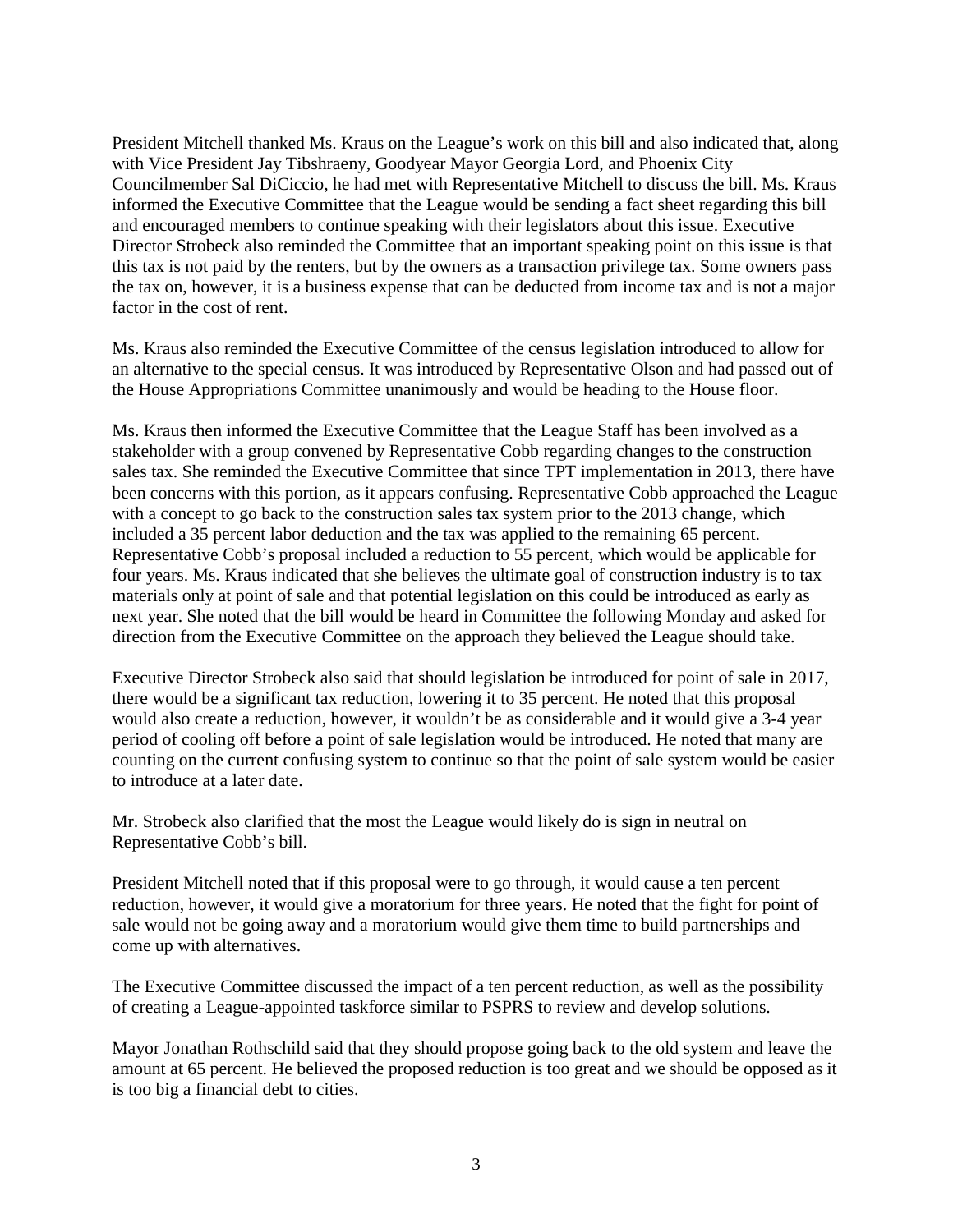Mayor Jim Lane agreed and said that a proposal moving forward with the current distribution of percentages would be an option he would support.

Ms. Kraus said that she would sign in opposed at the Committee, testifying that the League liked the concept of moving forward with the old system, but that cities and towns could not take any deduction in percentage at this time.

Executive Director Strobeck then informed the Executive Committee about a bill introduced by Senate President Andy Biggs that says that any member of the Legislature can file a complaint with the Attorney General and the Attorney General is required to investigate any city or town in case they are violating state law or the State Constitution. If the Attorney General determines the city is in violation, their shared revenue would be suspended and distributed to other cities and towns. That city would also be required to file a bond in the amount of six months of shared revenue should the city appeal the decision to the Supreme Court. Mr. Strobeck emphasized the League's opposition towards this bill and also noted that it may be unconstitutional.

## **3. RESOLUTION OF SUPPORT FOR PROPOSITION 123**

President Mark Mitchell recognized League Executive Director Ken Strobeck to introduce the agenda item on support for proposition 123.

Executive Director Strobeck told the Executive Committee that because many cities and towns are invested in the quality of schools within their municipalities, many mayors had already signed in support of Proposition 123 and it was open for discussion whether the League should publicly support the proposition.

Mr. Strobeck introduced J.P. Twist and Christian Palmer from the Prop 123 campaign team. Mr. Twist thanked the Executive Committee for allowing them to present on the proposition. He informed the Committee that many leaders from the business community and elected officials from the state, including many mayors, had already voiced support for the proposition and offered to answer any questions from the Committee.

It was asked that the Prop 123 campaign provide a fact sheet to the members of the Executive Committee.

Mayor Von Gausig voiced concern about Proposition 123, citing the use of funds from the state land trust and questioned whether it was a League issue. Mr. Twist and Mr. Palmer acknowledged Mayor Von Gausig's concerns and indicated that the fund exists to fund education and that the new proposition was just increasing the percentage that was already being taken.

Mayor John Lewis remarked that there is a correlation with municipal economic development and the quality of education, noting that when companies come from outside Arizona to look at cities, they often ask about the quality of the area K-12 schools.

Mayor Christian Price also remarked that the support of this proposition could result in the building of partnerships and coalition. He indicated that it was important to show support as cities on the goals of the governor's office.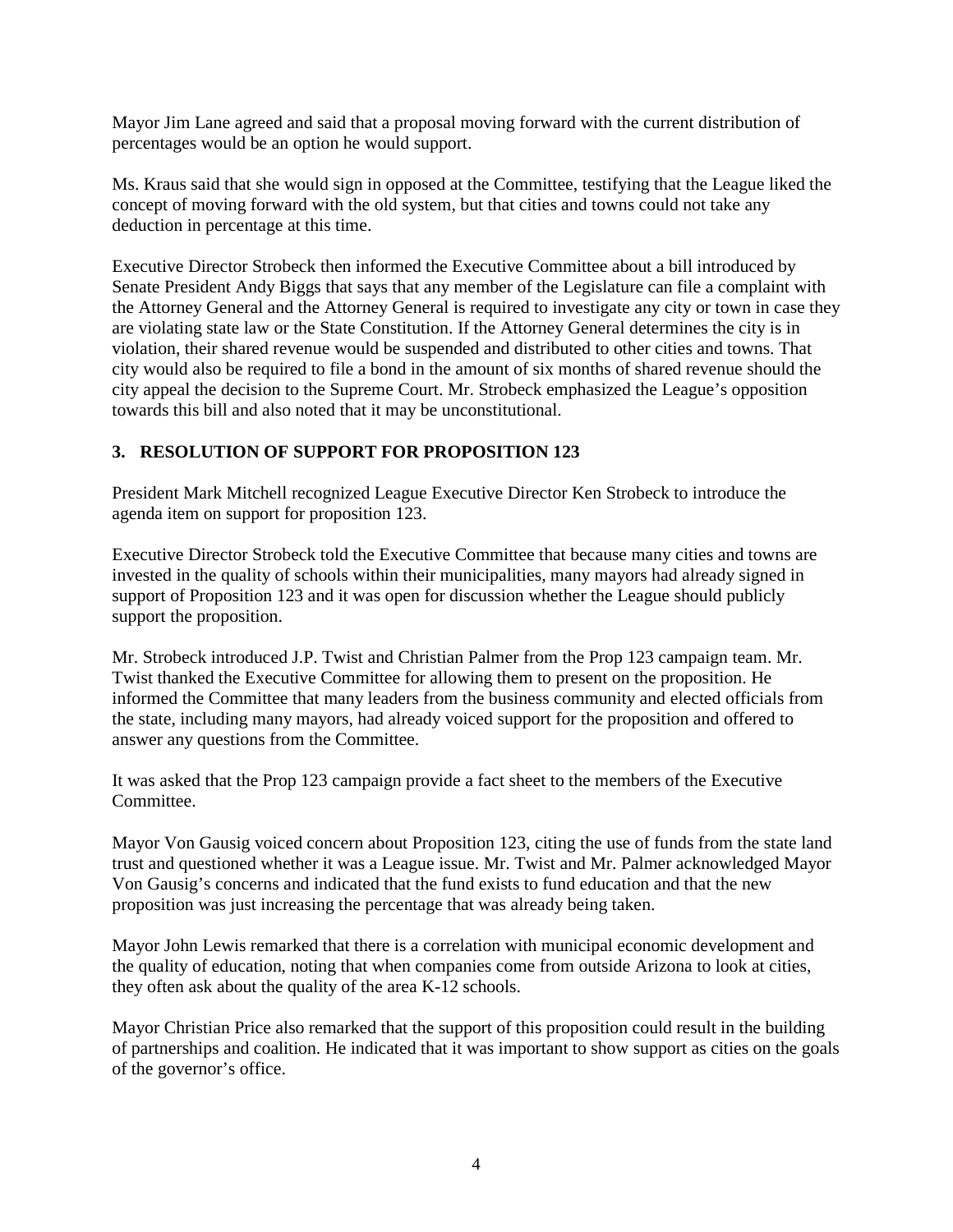Mayor Kenny Evans made a motion to approve a resolution of support for Proposition 123; Councilmember Gilbert Lopez seconded the motion and it carried unanimously.

# **4. RESOLUTION OF SUPPORT FOR PSPRS REFERRAL**

President Mark Mitchell recognized League Executive Director Ken Strobeck to introduce the agenda item on support for PRPRS referral.

Executive Director Strobeck informed the Executive Committee that the new PSPRS plan would be included on the same ballot as Proposition 123 and opened it to public support from the League Executive Committee.

Mayor Harvey Skoog made a motion to approve a resolution of support for PSPRS referral; Mayor John Giles seconded the motion and it carried unanimously.

## **5. TPT IMPLEMENTATION UPDATE**

President Mark Mitchell recognized League Deputy Director Tom Belshe to give a TPT Implementation Update.

Deputy Director Belshe informed the Executive Committee that the new Department of Revenue director had come on and was quietly making some big changes aimed at changing the culture of the department, along with changes in operational efficiency. He noted that it was suggested the TPT 2 form, which would be filled out by taxpayers, was nearing completion and would begin testing in July. If testing on that portion goes well, he indicated that the next portion would likely happen near the end of 2016.

## **6. REPORT FROM BUDGET SUBCOMMITTEE**

President Mark Mitchell recognized Mayor Thomas Schoaf, Chairman of the Budget Subcommittee.

Mayor Schoaf informed the Executive Committee that the Budget Subcommittee had met to discuss the preliminary budget for FY 2017. He reminded the Committee that they would need to be voting on the dues fee structure.

Directing the Committee to the preliminary budget, he noted that the FY 2016 budget included a \$117,000 shortfall, however, due to revenue from the 2015 League Summer Conference, there was a \$100,000 surplus. He also noted that the FY 2017 budget included a significant increase in salaries, as the League now had filled all 15 positions, some of which had been vacant in prior budget years.

Mayor Schoaf told the Executive Committee that the proposed 2016-17 dues would increase by \$160 for those cities and towns not included in the cap structure and would increase by 1.65 percent for those seven cities currently in the cap structure.

Mayor Doug Von Gausig made a motion to approve dues as presented; Councilmember Gilbert Lopez seconded the motion and it carried unanimously.